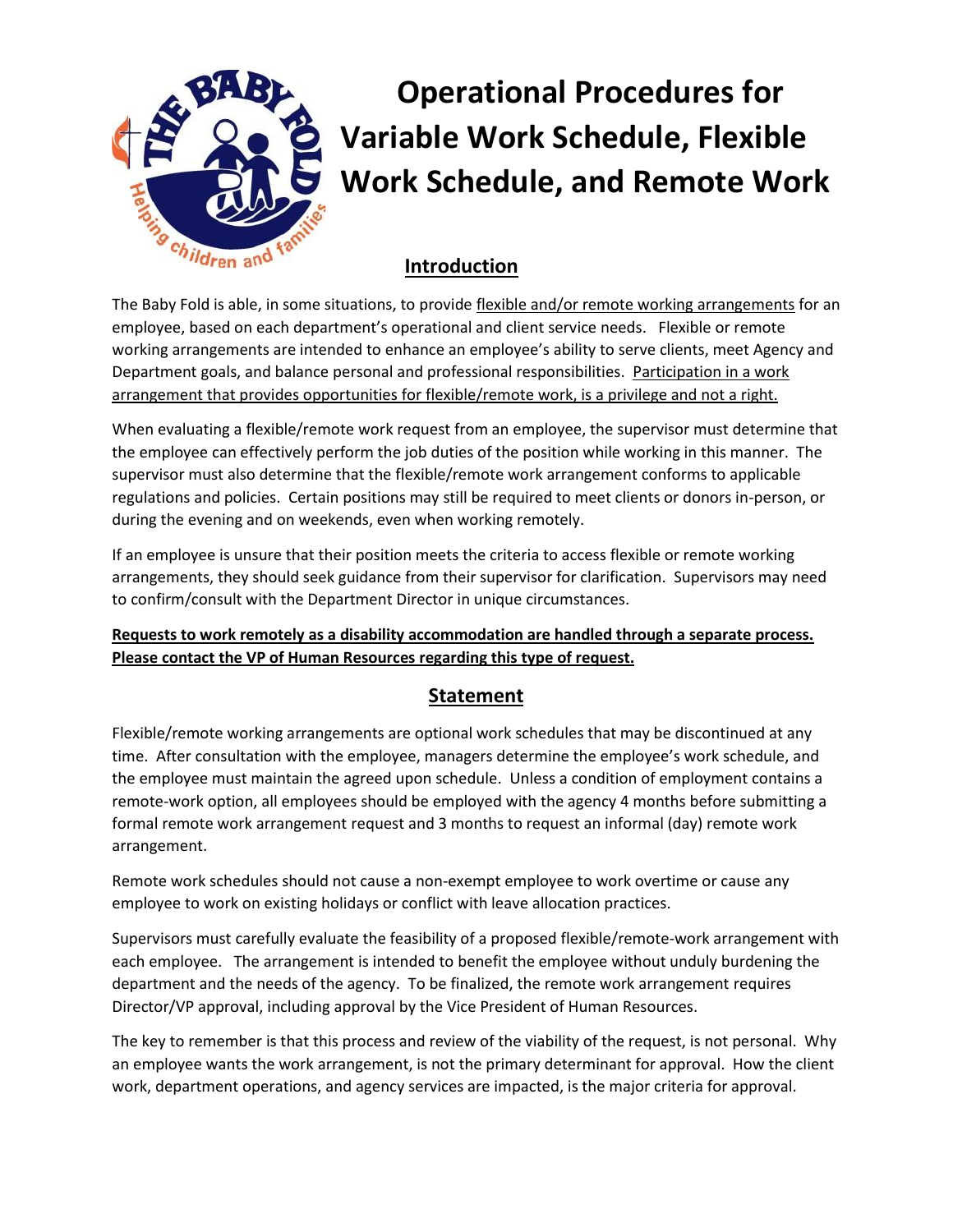#### **Definitions**

**Variable Work Schedule:** A variable work schedule is defined as a schedule that typically encompasses a five day work week, but has variations as to a worker's designated time "on" or "off" the clock due to specific work tasks or direct service delivery, and/or client appointment schedules. This type of work schedule has always been in effect at The Baby Fold, and typically exists in certain type of job categories that primarily have a work schedule driven by client appointment schedules. Primary examples of these types of job categories that might experience a Variable Work Schedule would include, but not be limited to, ASAP Therapists, Early Childhood Mental Health Consultants, Foster Care and Intact Caseworkers, and Foster Care Case Assistants. To a lesser degree, positions such as Hammitt Family Advocates and Hammitt School Counselors might also experience variable work schedules, but typically on a more intermittent basis as compared to the other job categories listed.

Variable Work Schedules do not require a formal, signed remote work agreement, to maintain an "outof-office" schedule that is required to deliver client services out in the field, or to client homes. Fieldbased or in-home client service delivery is not remote work. A formal, signed remote work agreement may apply if the worker is consistently delivering tele-health therapy services and/or completing the paperwork portion of their job responsibilities remotely (see remote work schedule definitions below).

Variable work schedules should include clear expectations that are mutually understood by both the employee and the supervisor. At a minimum, work schedules on the employee's Outlook calendar should be kept up-to-date and readily accessible by supervisory personnel. The employee's supervisor should always be kept informed of any immediate changes that may occur to the work schedule that is posted on an employee's Outlook calendar. The notations on an employee calendar should indicate if an employee will be "off the clock" and not working during typical work hours, due to their variable schedule. This is permissible if the employee is adjusting their normal DAILY work hours during the same work week, in order to comply with Wage and Labor guidelines. This information on the employee Outlook calendar will assist supervisory personnel with verifying data submitted on the employee timesheet. Hourly paid employees should always be paid for their actual hours worked, and any OVERTIME AS APPROVED IN ADVANCE BY THEIR SUPERVISOR.

**Flexible Work Schedule:** A Flexible Work Schedule consists of a permanent work schedule that does not reflect the standard daily work hours for that position, and the work schedule is not variable due to client appointment schedules.

**Remote Work Schedule:** Remote work can be formal or informal. Informal remote work arrangements consist of a temporary work arrangement that will last less than 5 days. Informal remote work arrangements do not require a written, Remote Work Agreement. An informal remote work arrangement can be approved by a supervisor, but should also be PROMPTLY communicated to Department Managers and Department Directors/VPs.

A formal remote work arrangement is any semi-permanent or long term change to the employee's work location (i.e. remotely, outside the office location) that will last longer than 5 days and up to 12 months. This type of formal Remote Work Arrangement should include a written, Remote Work Agreement.

To help ensure that the employee continues working effectively under a remote-work arrangement, supervisors should develop a remote-work plan with the employee, based on the specific job position and departmental guidelines. With a good plan in place, remote-work arrangements can benefit the employee, the department, and the agency in general.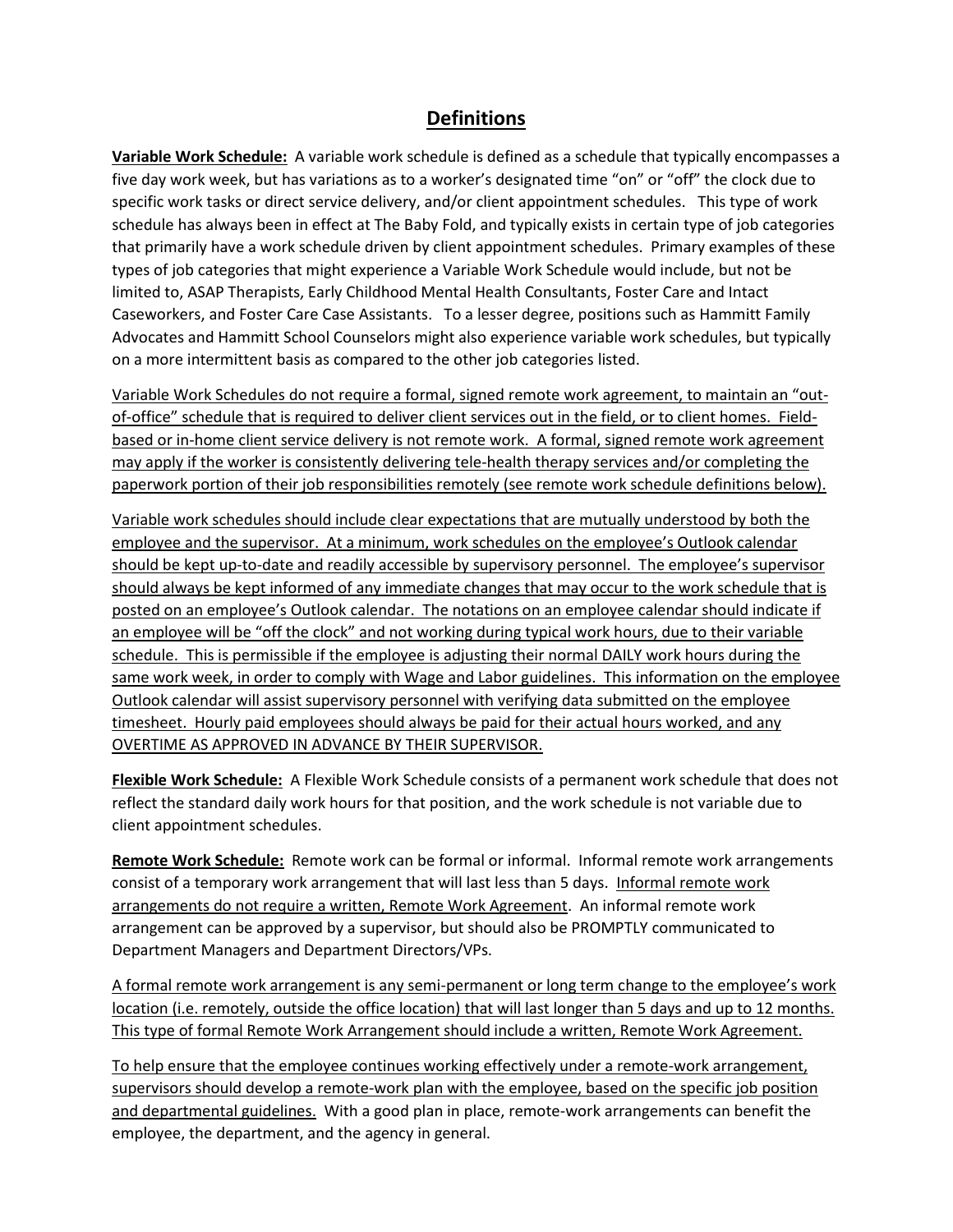## **Types of Flexible Schedule and/or Remote Work Arrangements:**

- **Flextime** Full or part-time employees may vary the start and end times of their workday that differs from their normal working hours, with supervisory approval. This may occur if the employee is adjusting their normal DAILY work hours during the same work week, in order to comply with Wage and Labor guidelines. This information should be indicated on the employee's Outlook calendar and will assist supervisory personnel with verifying data submitted on the employee timesheet. Hourly paid employees should always be paid for their actual hours worked, and any OVERTIME AS APPROVED IN ADVANCE BY THEIR SUPERVISOR, irrespective of altering their starting or ending work times on any given work day.
- **Compressed Work Week** Full-time employees may request to compress their work hours into fewer than five days per week. Departments must still maintain coverage during regular hours Monday through Friday, or 24/7 if required by the program.
- **Part-time**-Employees decrease their hours to less than the standard work week and reduce their workload and/or responsibilities accordingly, with a corresponding reduction in pay and an adjustment to benefits. This option could be applied in a "job share" between two previously full-time employees.
- **Hybrid Remote Work**-Employees perform some of their responsibilities at a location other than the primary office work location, on a regular basis. If an employee does hybrid remote work more than three days a week, they may be required to share a work station.
- **Total Remote Work-**Employees perform full-time job responsibilities exclusively from a location outside the primary work site/location with no individually designated work station at an agency office location.

#### **Evaluation Process:**

- **1.** The employee should first schedule a time to meet with their supervisor to discuss the feasibility of a Flexible or Remote Working Agreement. Department Managers, if applicable, should be included in this conversation.
- **2.** Based on the outcome of the discussion, the employee must complete the Flexible Working Arrangements Agreement and submit it to their Supervisor/Department Manager. If the flexible working arrangement being requested includes remote work, the employee must also complete the Remote Work Agreement. The Human Resources department is available for questions or to provide assistance in preparing the form(s).
- **3.** The Supervisor/Department Manager will review the request and make a recommendation for approval or denial. The request will then be submitted to the Department Director, or VP for approval or denial.
- **4.** The Department Director or VP will submit the request to the Vice President of Human Resources for final approval or denial. Human Resources will be verifying the business reason for denials and the consistency of approvals per department.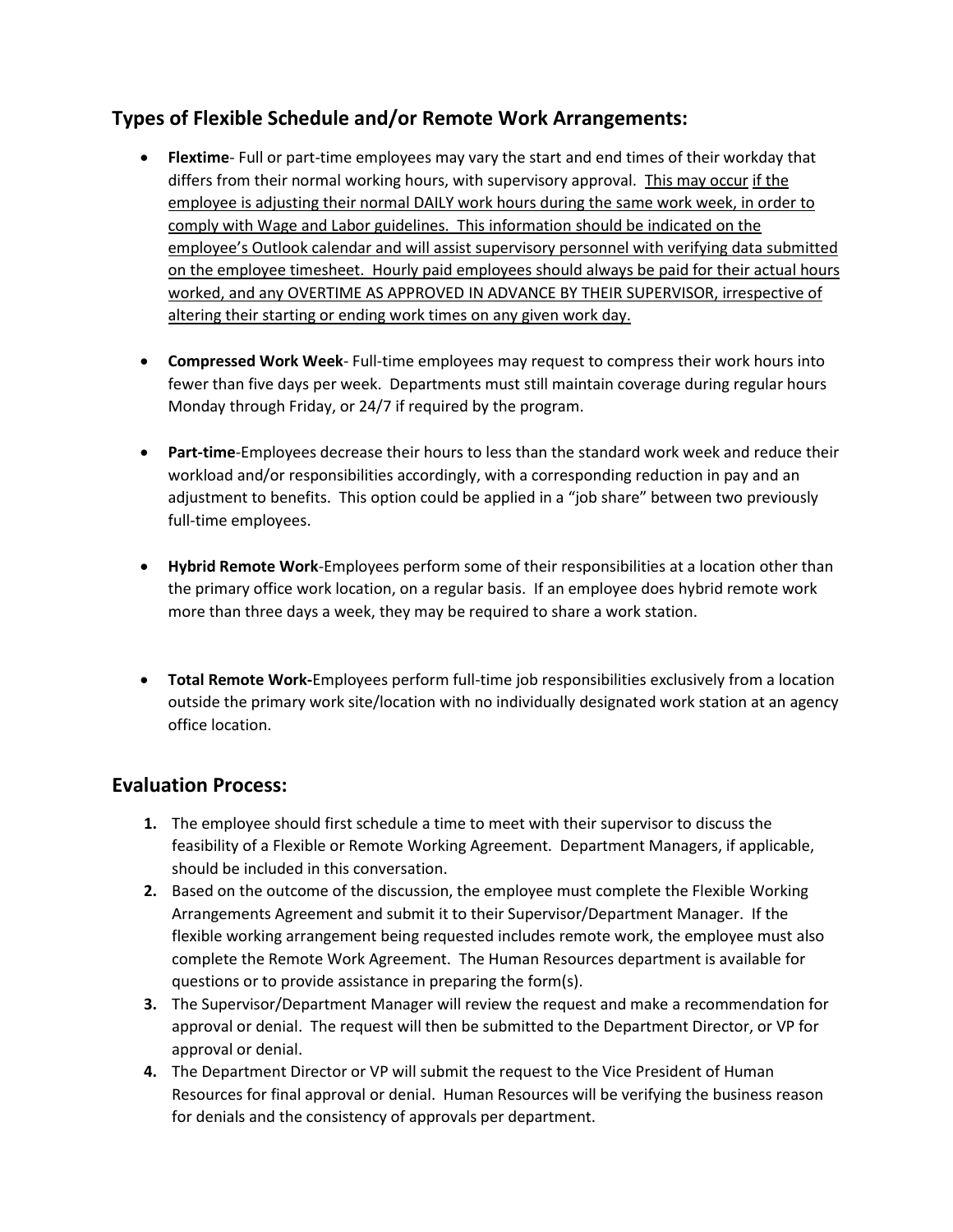- **5.** The supervisor may recommend an alternate working arrangement if the submitted Flexible Working Arrangement Agreement, as proposed by the employee, does not meet the need of the department or the agency.
- **6.** In determining whether to approve or deny any work arrangement, the supervisor must consider the organization's service goals and should approve the agreement(s) only if the arrangement permits these goals to be achieved.
- **7.** If the Flexible Working Arrangement is denied the employee will continue to work standard hours.
- **8.** If the arrangement is approved, Human Resources will send the final approval back to the Department Director or VP, the Department Manager, and the employee's immediate supervisor. If a Remote Work Agreement is applicable, the VP of Human Resources department will sign the document and it will be submitted back to the department along with the signed Flexible Working Arrangement Agreement. A copy of the Flexible/Remote Work Request Form will be maintained in the employee's personnel file.
- **9.** If Human Resources and the department do not agree on the final decisions, the President and CEO will review the documents and make a final decision.
- **10.** All employees should receive an approval or declination within 14 calendar days of the submission. The exception to this timeline is when the President and CEO has to render a decision. In those cases, the employee should receive an approval or denial within 21 calendar days.

### **Determine the Employee's Readiness for a Flexible/Remote Work Arrangement**

Employee work styles and job duties vary. Some employees or positions may be better suited for a flexible/remote work arrangement than others. So when evaluating a flexible work request, consider how well the employee has demonstrated the skills and work habits that lead to a successful flexible work arrangement including the employee's:

- Current productivity and past history of success
- Punctuality and ability to adhere to a work schedule and report absences from work
- Ability to accomplish job duties that could be affected by daily or weekly task-specific deadlines
- Remaining probationary or trial period that needs to be completed
- Overtime eligibility

After determining that an employee is likely to succeed in a flexible/remote work arrangement, assess how well the rest of the department will function when an employee begins the flexible work arrangement, including:

- Anticipated benefits to the department
- Anticipated changes to team dynamics
- Backup personnel necessary when the flexible/remote work employee is out
- **Effects on team goals and commitments**

Ultimately, the Supervisor/Manager needs to carefully consider the work configuration that functions best for the department. Each department is different. Some departments are successful with frequent flexible/remote work among team members, while other departments must limit opportunities based on operational and client service needs. If unsure about what will work best, start with limited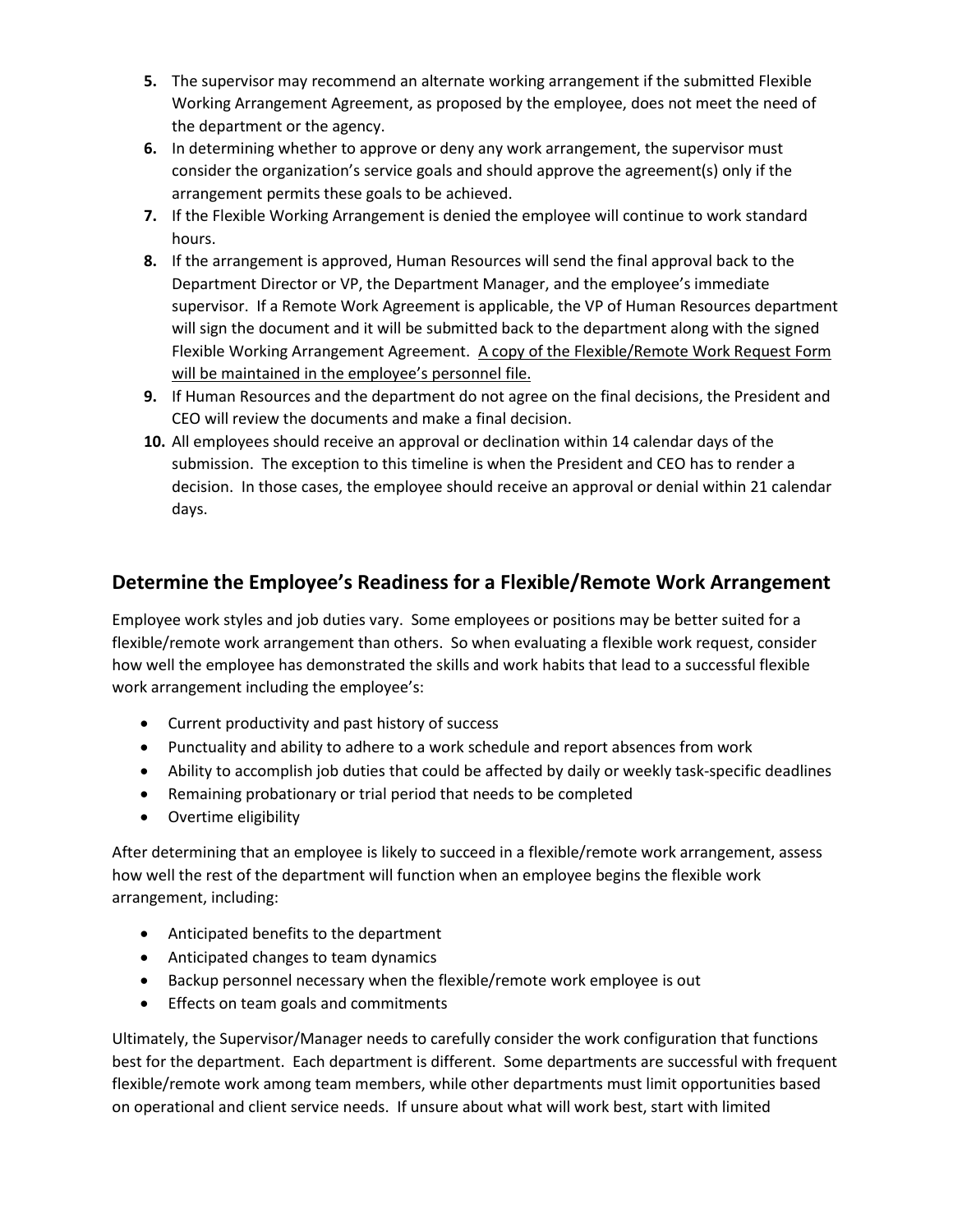flexible/remote work options for a department, then make changes after gaining experience. *(Please consult with the Department Director and the VP of Human Resources when assessing options.)*

Consider whether a flexible/remote work arrangement will affect:

- Clients, customer service, safety, security, or operational costs
- Time worked and benefit usage record keeping, especially holiday-related benefits
- **•** Equipment and technology needs

## **Manager and Supervisor's Response to the Flexible/Remote Work Request**

If the flexible/remote work request is approved, your next step is to create the flex-work plan in conjunction with the employee.

If you're unsure that the proposed flexible/remote work arrangement can be successful, consider allowing the employee to pilot the work arrangement on a trial basis. Designate an initial review period after which you will make a final decision on the flexible/remote work arrangement.

If you cannot approve the flexible/remote work request, explain your decision based on both the proposal's impact on your department and, if relevant, the employee's work record in your department.

### **Document the Flexible/Remote Work Agreement**

The flexible/remote work agreement should be thoroughly completed. The agreement should explain:

- The purpose of the flexible/remote work agreement. This is to ensure that both the supervisor and the employee have a clear, common understanding of the flexible/remote work arrangement.
- The work schedule that specifies flexible work days and times
- The duration of the flexible/remote work agreement
- How the flexible/remote work arrangement may be terminated
- When the employee is required to be in the office
- How/when/where supervision of the employee will take place while working under the flexible/remote work agreement

The employee should be made aware that the agreement is subject to immediate revision based on the departmental work requirements or lack of productivity. The supervisor should also make the employee aware that the flexible/remote work arrangement is contingent upon it working effectively for both the employee and the department.

The supervisor, in conjunction with the employee, should complete a flexible/remote work plan. The format of the Work Plan will comply with departmental guidelines. The plan will outline how communications should be handled upon the start of the new flexible/remote work arrangement. Employees should be required to:

- Update their email stating their hours of availability and what to do in case of urgent issues, if an alternate schedule of work days is part of the plan.
- Update the voicemail outgoing message to contain the same information as the outgoing email.